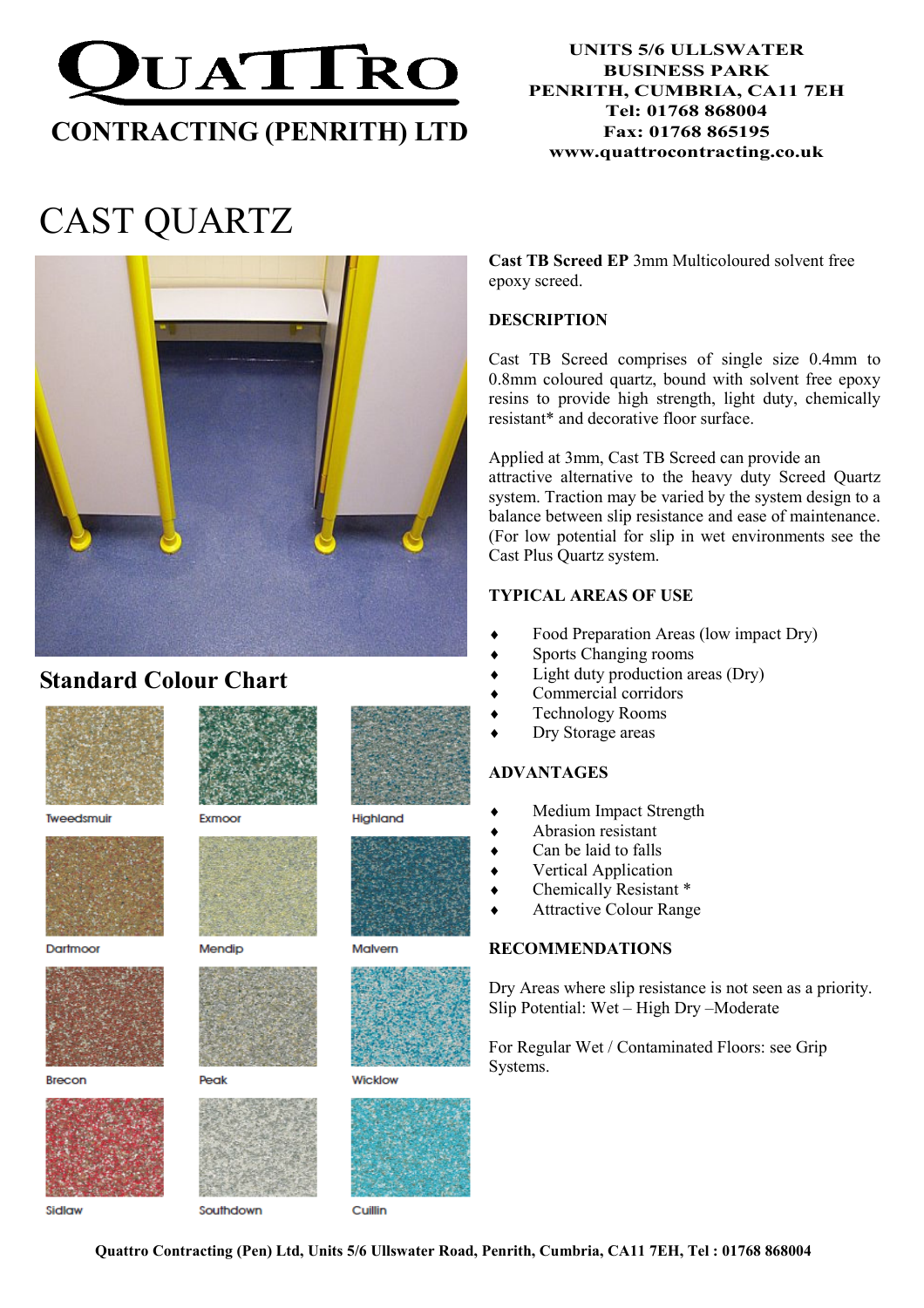# CAST TB TECHNICAL DATA SHEET

#### Suitable Substrates Include

Concrete, Granolithic, Performance Screeds, Stone, Terrazzo, Brick, Timber / WBP, Metal. NOTE: Calcium Sulphate screeds are not suitable to receive this product.

#### Standard Colours

Tweedsmuir, Exmoor, Highland, Dartmoor, Mendip, Malvern, Brecon, Peak, Wicklow, Sidlow, Southdown, Cuillin.

#### Natural Colours

Mountain, Rock, Cliff, Ravine, Dune, Desert

#### Chemical Resistance

Cast TB Screed affords resistance to a range of commonly used chemicals.

\* Where known highly acidic or sugar based occasional spillage may occur then Seal UVR-SB seals must be used as final seal coats.

NB In all cases of chemical spillage, it is essential that the spillage be immediately removed and the surface washed down with clean water, removing water by wet vac after operation.

#### Substrate Requirements

Surfaces should be dry, structurally sound and of sufficient strength (minimum 26N/mm2 compressive) as well as being free from any contamination that may affect either the adhesion or penetration of Prim EP. All residues of old paint coatings, installation laitence and dust must be removed. Ensure that floors and walls have an effective DPM installed and that residual moisture does not exceed 5% by weight (75% R.H). BS 8203 1996.

#### Preparation

Detailed instruction sheet covering all application procedures is available on request.

#### Installation Conditions

Apply in well ventilated areas using a brush or a roller (not foam) for the Prime EP, and a clean stainless steel trowel or sledge to apply the Cast TB Screed system to the prepared primed substrate. Ambient conditions should be maintained at least 30C above dew point or below 75% RH during the initial stages of cure.

#### Floor Joints / Detailing

Refer to instruction sheet. - RF1/07/00.

#### **COVERAGE** 3.7  $m^2$  @ 3mm / 23 kg unit

Material usage is dependent upon temperature, surface profile and porosity; stated coverage rates should be referred to for guidance only and cannot be relied upon to determine exact quantities.

#### Overcoating Times

Minimum 12 hrs. Maximum 24 hrs. If this time period is exceeded at the primer or seal coat stages the surface should be lightly abraded and vacuumed before further coats are applied.

#### **Properties**

Application Temperature  $15^0C - 20^0C$ Usable Working Life (100g  $\omega$ 20<sup>0</sup>C) 30 mins Foot Traffic 24hrs @  $20^0C$ Full Cure 7 days  $\omega$  20<sup>0</sup>C

#### Typical Physical Properties

Hardness/Shore D 85 Taber Abrasion ASTM D4060 (Average wear-mm/H22 wheel/1000revs). 0.15mm Slant/Shear Bond Strength 30.1N/mm<sup>2</sup> Water Absorption (BS.  $2782$ ) + 0.9% Compressive Strength (BS.6319) 75.6 N/mm<sup>2</sup> Tensile Strength (BS 6319) 12 N/mm<sup>2</sup> Flexural Modulus (ASTM D790) 202 MPa Resin Density (BS.6319)  $1.99$ g/cm<sup>3</sup> Temperature of Deflection (B.S 6319 part 10) 62.2 0C

#### Packaging

Available in three part 23 kg composite pack.

### Mixing Procedure

## Prime EP

### Cast TB Screed

Using a slow speed drill and whisk (MM17 with MR2 whisk\*), Pour all the base and hardener contents into a suitable clean or polypropylene steel mixing vessel drum (RM65\*) and mix for  $1\frac{1}{2}$  minutes. Add the full contents of the aggregate into the pre mixed binder and mix for a further 2- 3 minutes in the RM65\* twin paddle forced action mixer.

(Remember to always use the correct PPE).

### Application

#### Cast TB Screed

Ensure that the surface has been vacuumed well after preparation, and the Prime has sealed the surface without leaving any hungry areas (primer should be lightly seeded with 0.7 to 1.2 quartz aggregate) Apply the mixed Cast TB Screed using a sledge or Stainless trowels. Ensure that the system is being laid to the desired depth and fully closed off to leave a uniform compact surface.